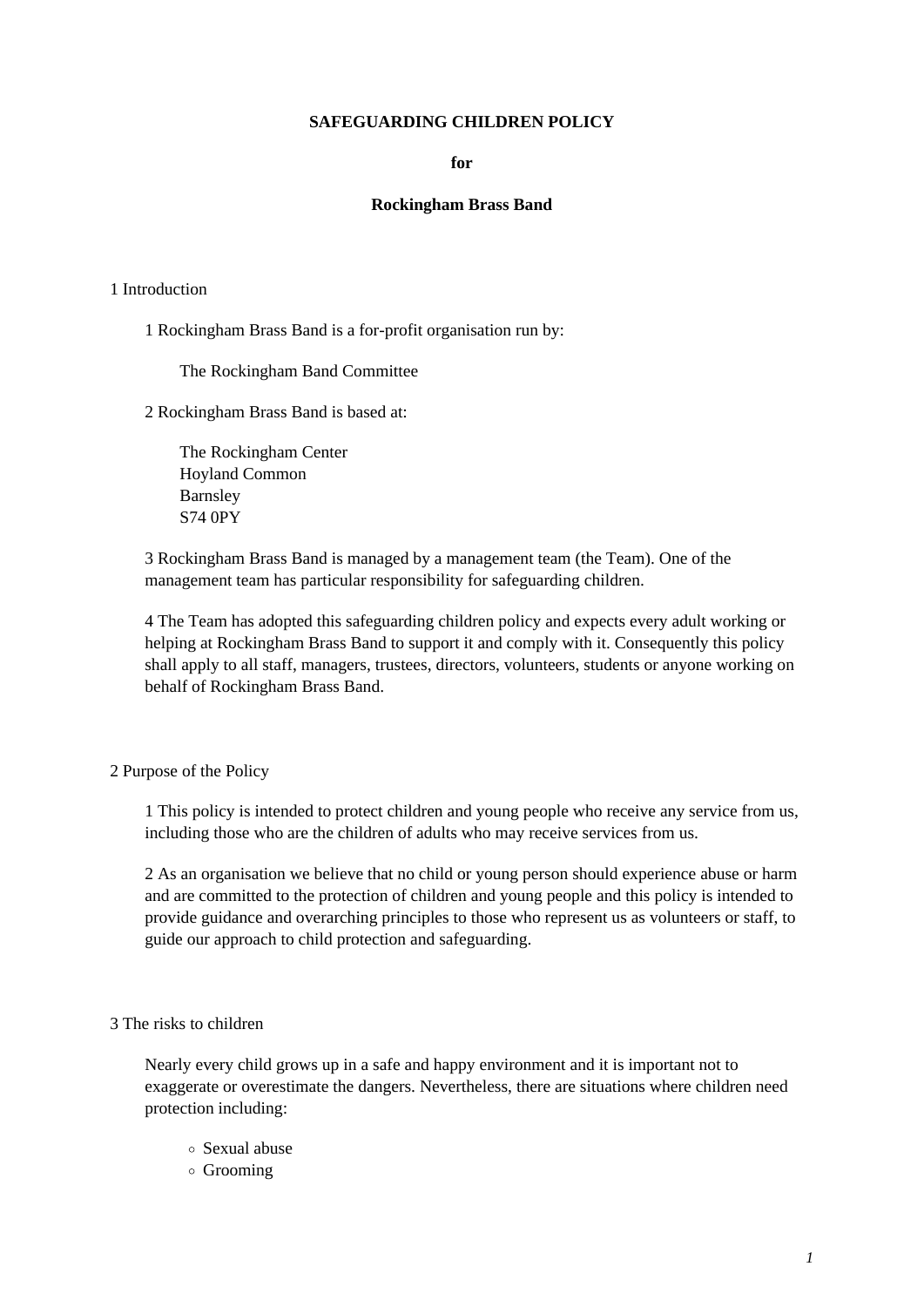- Physical and emotional abuse and neglect
- Domestic violence
- $\circ$  Inappropriate supervision by staff or volunteers
- Bullying, cyber bullying, acts of violence and aggression within our schools and campuses
- Victimisation
- Self-harm
- Unsafe environments and activities
- o Crime
- Exploitation

# 4 Universality of Protection

We recognise that:

- $\circ$  the welfare of the child is paramount
- all children regardless of race, gender, religious belief, disability, age, sexual orientation or identity have a right to equal protection from harm.
- $\circ$  some children are more vulnerable to harm as a result of their circumstances, prior experiences, communication needs or level of dependency.
- $\circ$  working with children, young people, their parents and/or guardians, carers or other agencies is essential to protecting their wellbeing.

### 5 Safeguarding children at events / activities

- 1 There are three kinds of events/activities:
	- 1.1 those open to adults and children of all ages,
	- 1.2 those for children accompanied by a 'parent',

1.3 those for unaccompanied children, which are sometimes run alongside other events/activities.

2 At events and activities open to all ages, children under 16 must be accompanied throughout by an adult over the age of 18 who not only brings the child but also takes the child home again afterwards. Young people aged 16 or 17 may attend unaccompanied if they bring the written consent and mobile telephone number of one of their parents.

3 At events and activities for children accompanied by a 'parent', children under 16 must be supervised throughout the event by an adult over the age of 18 who not only brings the child to the event but also takes the child home again afterwards. If a lone adult brings more than one child, then the children will have to stay together, so that the one adult can supervise them. Young people aged 16 or 17 may attend unaccompanied if they bring the written consent and mobile telephone number of one of their parents.

4 At events and activities for unaccompanied children, children under the age of 16 must be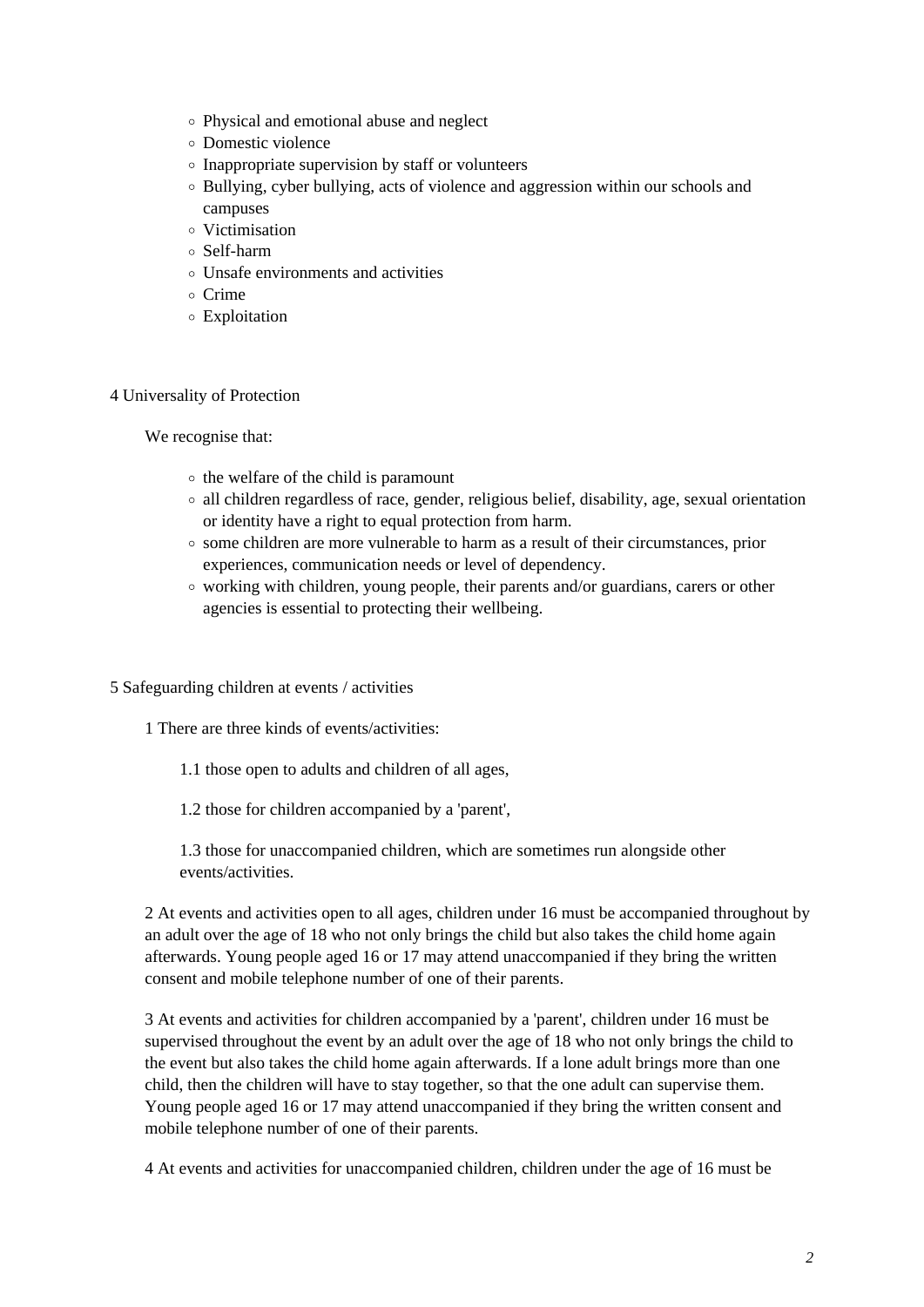enrolled by a responsible adult before being left with the event leader. The enrolment must record the child's name, age and address and the names and addresses of the child's parents, plus the parents' mobile telephone numbers. Young people aged 16 or 17 may attend unaccompanied if they bring the written consent and mobile telephone number of one of their parents.

5 Both event and activities are to be defined broadly to include any occasions where Rockingham Brass Band will be providing a service.

### 6 Disclosure and barring

1 Rockingham Brass Band offers the following activities for children:

Regular rehearsal and tutor time at our rehearsal facilities. Musical Performances to the public via concerts and other performances.

2 Some of our activities may therefore require adult participants or adult leaders to undergo DBS and/or police checks under the Safeguarding Vulnerable Groups Act 2006. The required level of checking (if any) will broadly reflect the degree and frequency of unsupervised access given to other people's children.

3 The Team will take very seriously any allegation of impropriety on the part of any member of Rockingham Brass Band. A member of Rockingham Brass Band who discovers anything amiss should get in touch immediately with the following:

### Miss Gemma Lount

4 The Team will review the allegation and the likely risk to children and, if appropriate, will consider banning the member from future events or revoking his or her membership or both, but only in full accordance with the rules and procedures of Rockingham Brass Band.

### 7 Health and safety aspects of safeguarding children

1 Before starting any event for unaccompanied children, the Team will carry out a risk assessment and then take steps to minimise all risks to health and safety. Parents and children will be made aware of any particular risks and of the steps to be taken to minimise those risks. The Team will keep a record of all risk assessments.

2 Sufficient adults must be present at any event for unaccompanied children to enable one adult to deal with any emergency while another adult supervises the children not directly affected by the emergency.

# 9 Policy on the prevention of bullying

We will not tolerate the bullying of children either by adults or by other children. If any incident of child-on-child bullying should arise at a Rockingham Brass Band event, those involved will be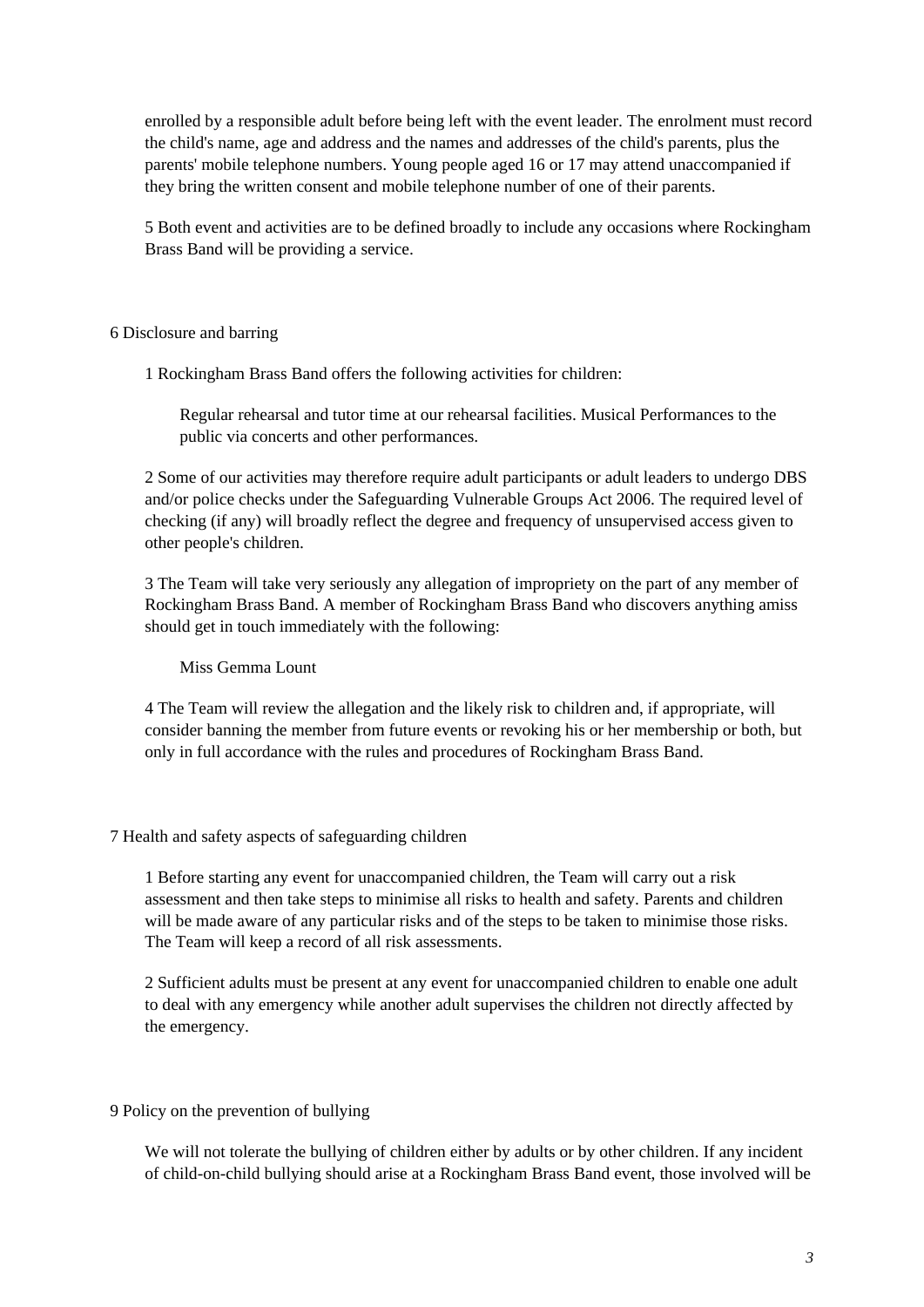separated immediately and the parents of the children involved will be asked to deal with the matter. The Team will review all incidents of child-on-child bullying and assess the likely future risk to children. If appropriate, the Team will consider banning a child from future events, but only in full accordance with the rules and procedures of Rockingham Brass Band. Allegations of adults bullying children will be dealt with under paragraph 6.3 above.

# 10 Photographing children

People must expect to have their photograph taken at many of our events and we reserve the right to publish suitable photographs of those attending, along with the names of members involved.

# 11 Managing behaviour, discipline and acceptable restraint

1 Adults supervising children at Rockingham Brass Band events must never use any form of corporal punishment. If physical restraint is absolutely necessary to prevent injury to any person or to prevent serious damage to property, then the minimum necessary restraint may be used but for that purpose only.

2 Unacceptable behaviour at Rockingham Brass Band events for unaccompanied children will generally be stopped by separating the children from each other and from the group. The miscreants will be suitably supervised and will be returned as soon as possible to the care of their parents.

3 Rockingham Brass Band may apply a further disciplinary sanction; namely the banning of the child from one or more future events over the following 18 months. Any such sanction would be determined and applied by the following officer:

# The Committee

4 A parent who is aggrieved by this ban may appeal to Rockingham Brass Band who will hear the views of all relevant persons. The decision of Rockingham Brass Band is then final. 12 Legal Framework

This policy has been drawn up in accordance with the following:

- Children Act 1989
- United Convention of the Rights of the Child 1991
- General Data Protection Regulation
- Human Rights Act 1998
- Sexual Offences Act 2003
- Children Act 2004
- Safeguarding Vulnerable Groups Act 2006
- Protection of Freedoms Act 2012
- Children and Families Act 2014
- Special educational needs and disability (SEND) code of practice Guidance on the special educational needs and disability (SEND) system for children and young people aged 0 to 25, from 1 September 2014